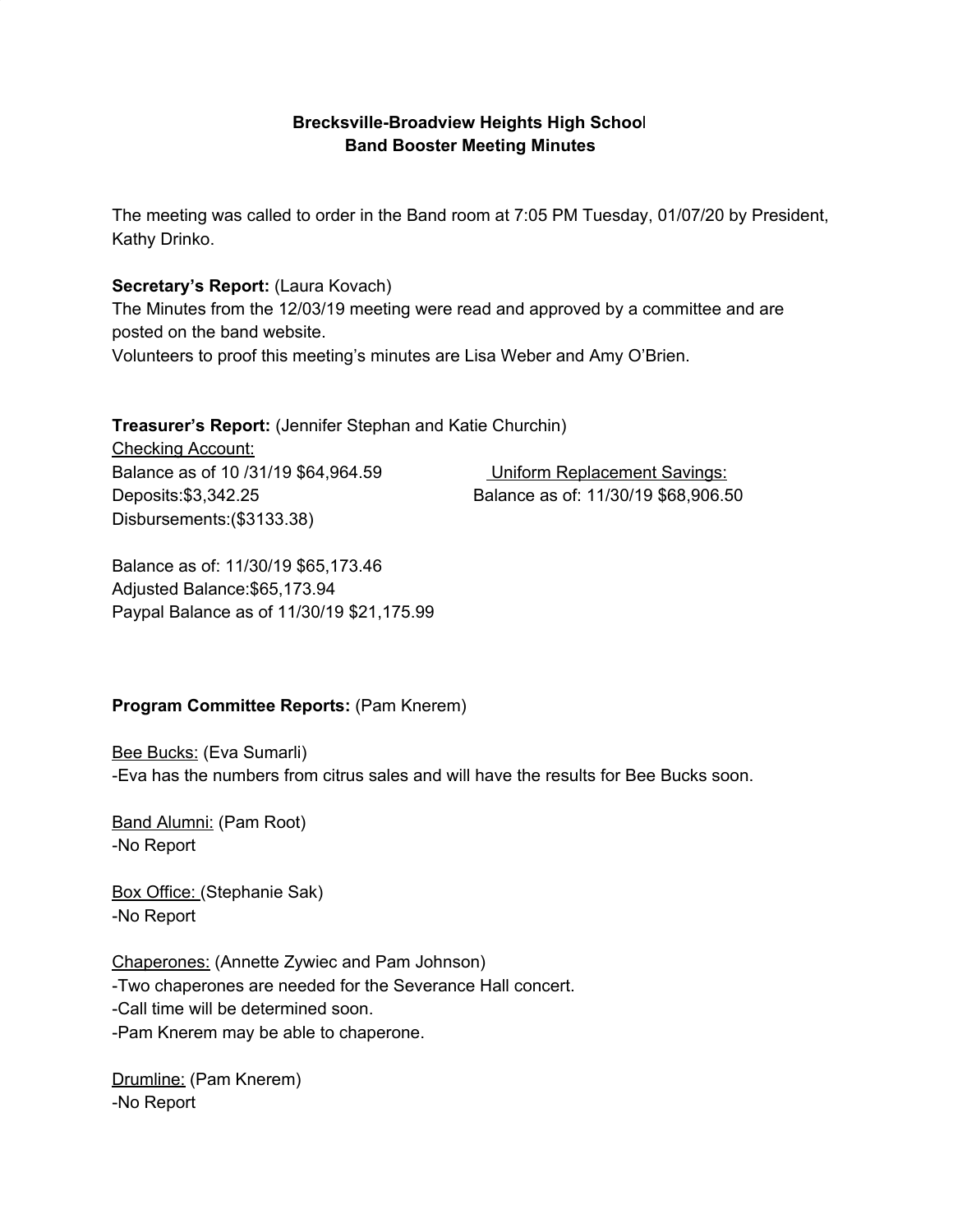Hospitality/Game Snacks: (Lisa Weber)

-Mrs. Astey will see if we should provide snacks or water for the Severance Hall concert. -Pam Knerem will see if the Brecksville pool will be available for the band camp swim party. She will book it if the pool will be available.

Flagline: (Kim Traum and Michelle Goldthorpe) -No Report

PSO: (Michelle Banks)

-No January meeting was held for PSO.

-The goal of the "No Fuss Fundraiser" is \$3,600. This money will go to purchasing equipment for the print shop to make signs and banners, purchasing items for the creation of the "Zen Den", a calming space for students and a filtered water fountain at the High School stadium.

Publicity: (Melissa Burdick) -No Report

Senior Night: (Amy O'Brien) No Report

Swarm Board and Decorations: (Lisa Trout) No Report

Uniforms: (Lori Reagan, Rima Julien, Sheyenne Uhlir and Linda Gauntner)

-Information for Marching Band uniform cleaning is on the band website.

-Uniforms should be dropped off and picked up from the cleaners by January 13th.

-Uniform committee will be organizing hats.

-Lori Reagan asked Mrs. Astey for the student database.

-March 9th Disney meeting will explain uniform inspection night.

-Uniform inspection will most likely coincide with the first Disney rehearsal.

-Tentative dates for Disney rehearsals are the weeks of March 23rd and April 6th.

Summer Uniforms: ( Lisa Karakostas, Laura Mroczka and Melinda Torres) -No Report

Yard Signs: (Alicia Ravagnani) -No Report

### **Ways and Means Committee Reports:** (Michelle McGrath)

Athletic Programs: ( Melissa Burdick) -Michelle is in need of at least one more person to help sell ads.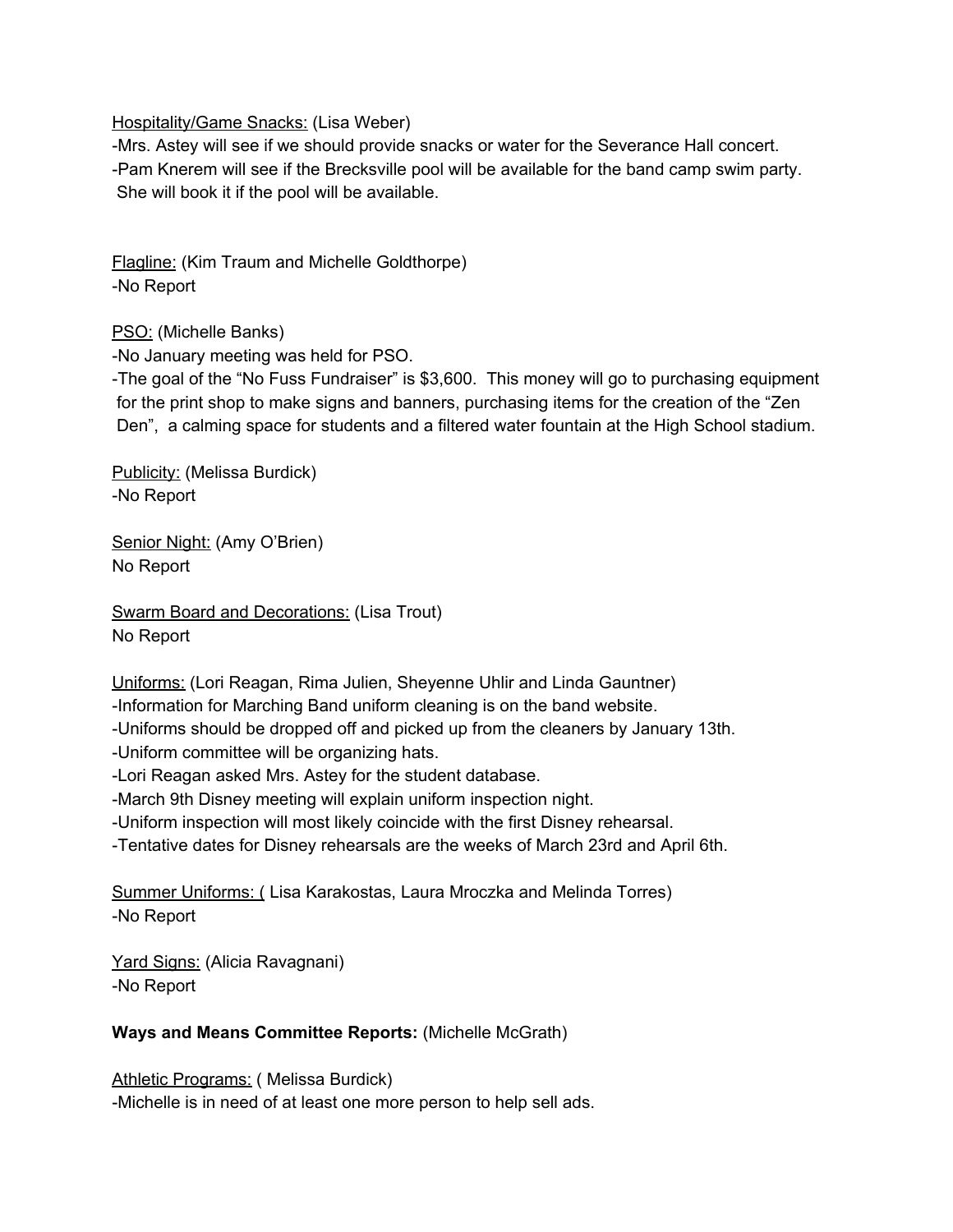#### Athletic Program Sales: (Michelle McGrath)

-Michelle has sold 20 of the 50 Winter programs so far and is confident she will be able to sell the remaining 30 programs at various games.

#### Athletic Program Layout: (Kim Traum)

-We are still in need of a graphic designer to take over for Kim.

Citrus Sales: ( Allison Winokur and Barb Wisniewski)

-Fruit distribution went very smoothly and was able to wrap up early that day. -Mrs. Astey received one complaint from a person who did not place his order through a student. He said information for fruit pick up was not made clear.

### Disney Raffle: (Sue Flis)

-Ticket sales were down this year probably due to Winter concerts being split up. -We discussed the possibility of holding just one raffle in 2021. We may raffle off one complete trip or two half trips at the Sounds of the Stadium concert.

# Endowment/Patrons: (Michele Mihalich)

-No Report

### Spirit Wear: (Alicia Ravagnani

-We can place one more Disney spirit wear order if there is enough interest. There is a 20 shirt minimum.

# Pancake Breakfast/Music in Our Schools Event: (Open)

-Mrs. Astey said the music department is still planning on going ahead with the pancake breakfast, however there are no concrete plans in place.

Indians Tickets: (Stephanie Sak) -No Report

### **Band Director's Report:** (Mr. Rex and Mrs. Astey)

-Directors were happy with the structure of the Holiday concert.

-The Jazz Band will not be performing at either the Winter or Spring concerts. They will be performing instead at the pancake breakfast and at the band banquet.

-The administration paid for new musician chairs. The old chairs will be distributed to other rooms/buildings. Some need to be thrown out.

-Band auditions are due by 11:59 January 16th.

-Seniors must send in one excerpt for their mid-term grade.

-Conservatory Day is January 11th. Concert Winds will rehearse 9 AM-12:15 PM. Wind Ensemble will rehearse 9 AM-3 PM. Wind Ensemble students should bring a lunch.